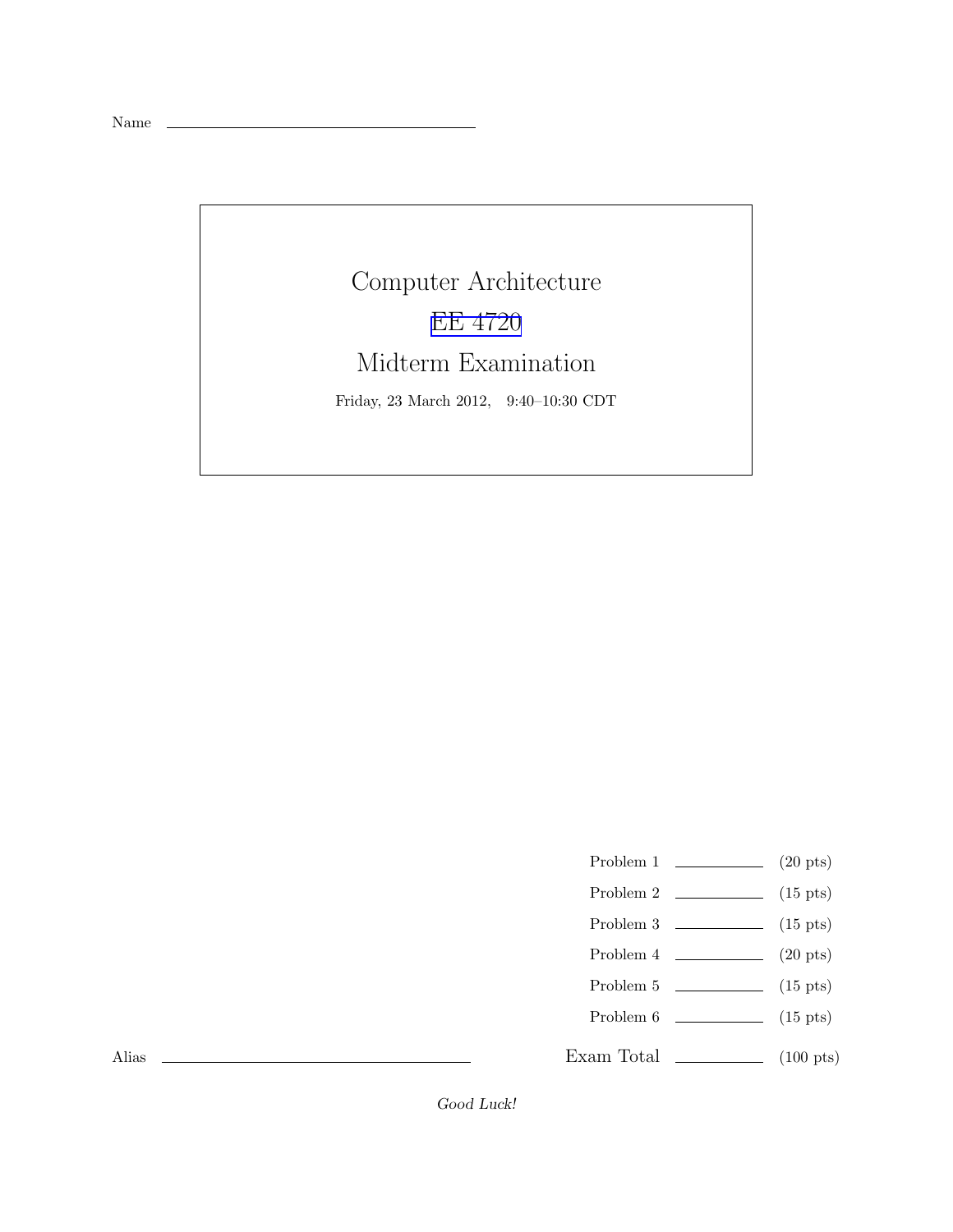Problem 1: [20 pts] The MIPS code below executes on the illustrated **seemingly** familiar implementation. If you look closely you'll notice that certain bypass paths that are present in the five-stage implementation usually used in class are missing from the diagram below.



(*a*) Show the execution of the code below on the illustrated implementation for enough iterations to determine CPI. Determine the CPI.

Execution diagram.

Double-check for bypass paths, stall when necessary.

Compute CPI.

LOOP: lw r2, 0(r4) add r1, r2, r3 sw r1, 4(r4) bne r4, r5 LOOP addi r4, r4, 8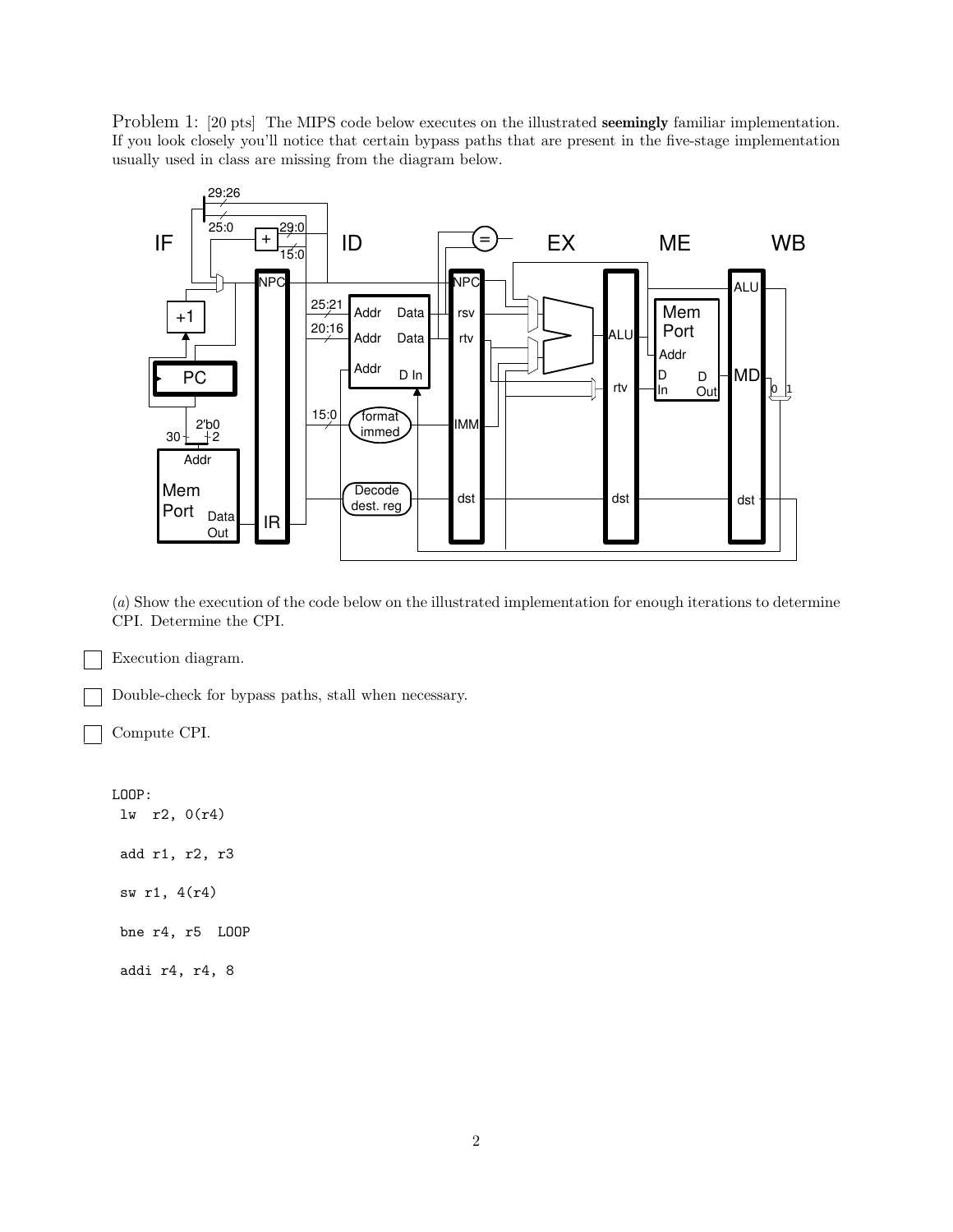## Problem 1, continued:

(*b*) The code above should have encountered at least one of the missing bypass paths. Choose one of those missing bypass paths and design control logic for it. The ID-stage control logic should generate a 1-bit signal STALL that will be logic 1 when the instruction in ID will have to stall because of the missing bypass path.

Show which missing bypass path the control logic is for.

Control logic for missing bypass.

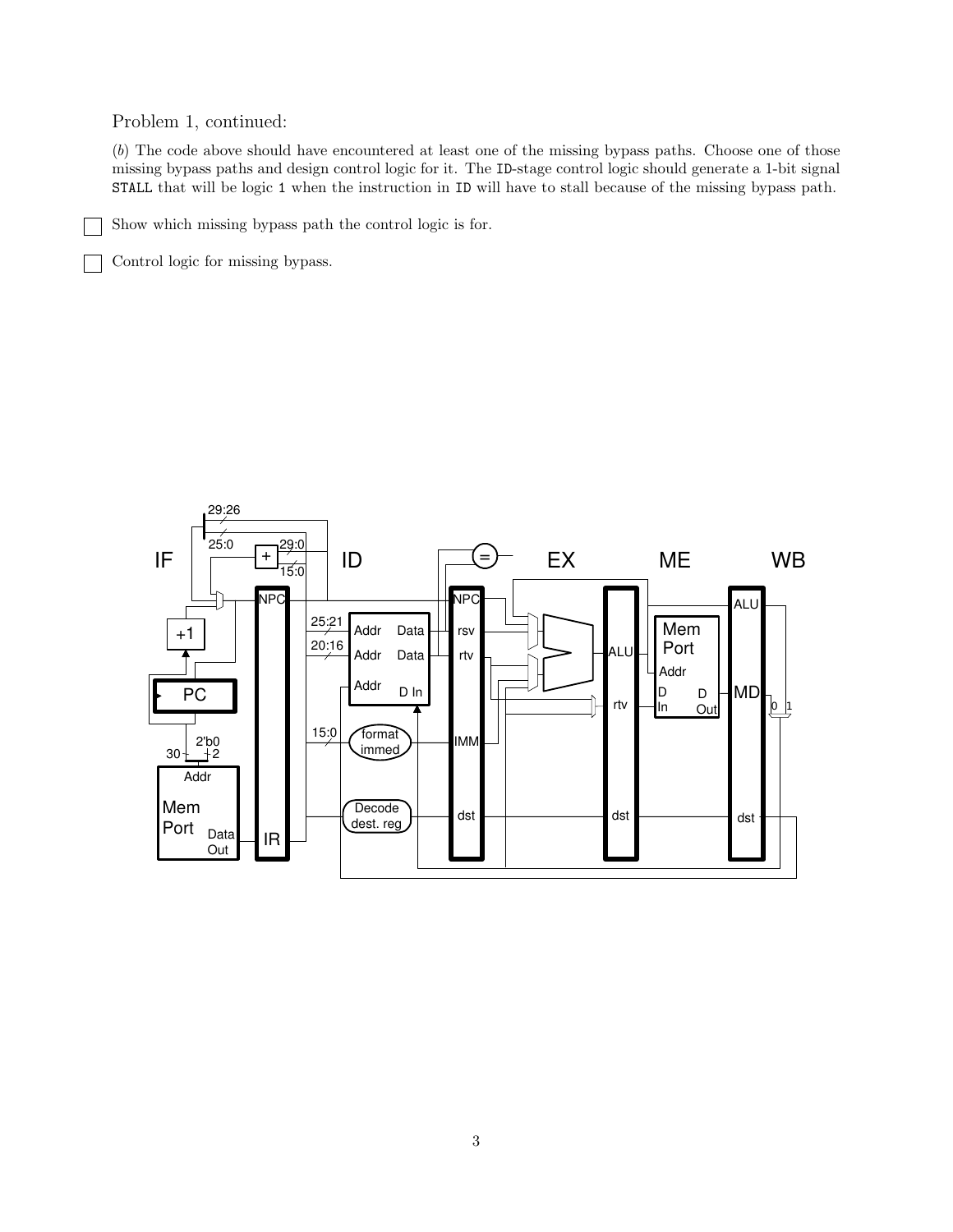Problem 2: [15 pts] Consider a MIPS implementation in which the memory port is split into two stages, Ma and Mb. With this change the clock frequency can increase from 1 GHz to 1.2 GHz; with this added stage our implementation is now six stages. A sample execution appears below.

add r2, r3, r4 IF ID EX Ma Mb WB lw r1, 4(r2) IF ID EX Ma Mb WB

(*a*) Ignoring the cost of Ma and Mb, how is the cost of the pipeline changed in this design? Consider bypass paths.

Cost change, ignore Ma and Mb, consider bypass, etc.

(*b*) Provide an example of a code fragment which will execute more slowly with the six-stage pipeline. Assume that all reasonable bypass paths are provided.

Code fragment that will run more slowly.

(*c*) Provide an argument that this change is good.

This change is good because: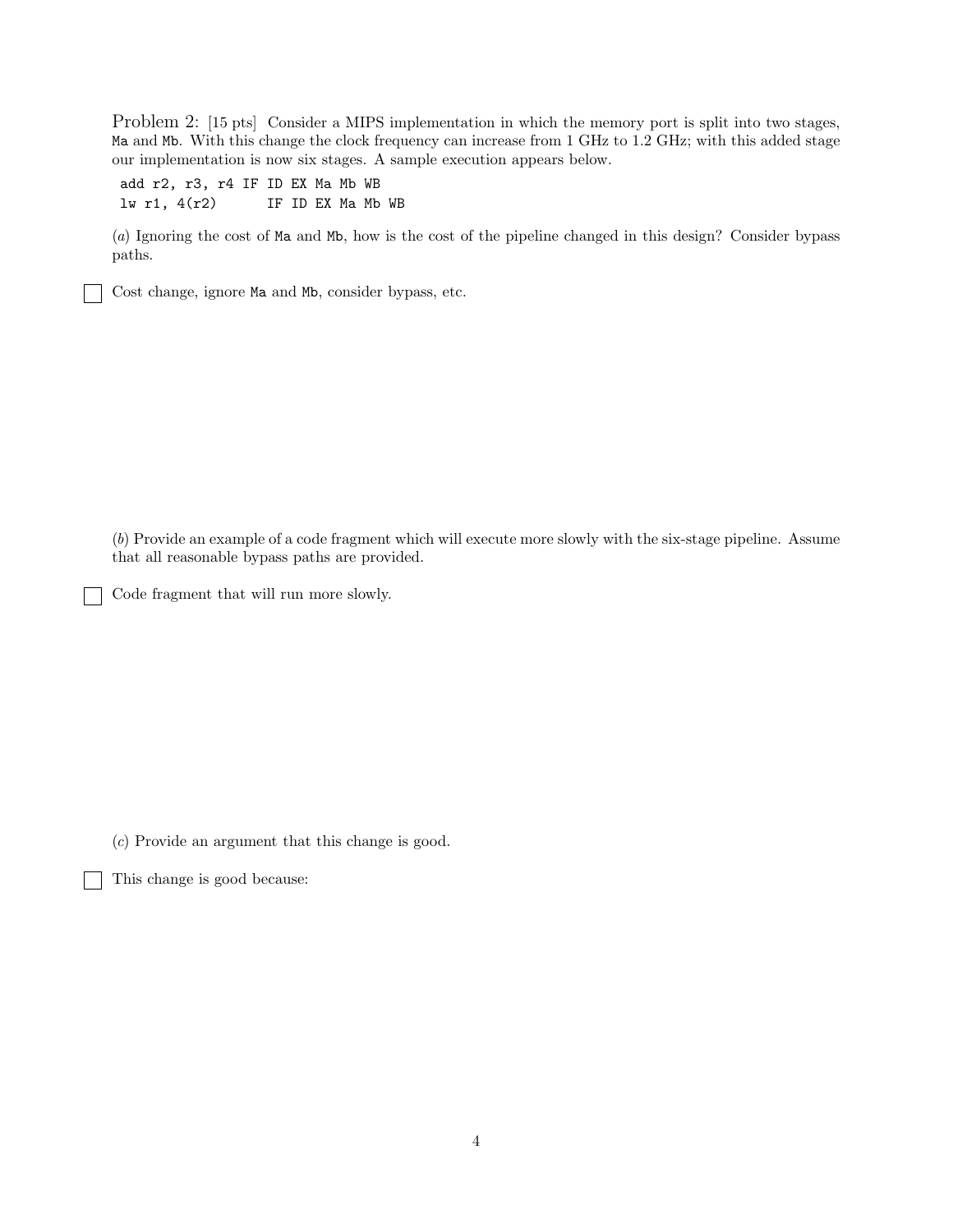Problem 3: [15 pts] Answer the following questions about a blt instruction.

(*a*) MIPS lacks an instruction such as blt r1, r2 TARG (branch if r1 less than r2). For the questions below, which ask about the suitability of such an instruction, consider implementations similar to the five-stage pipeline covered in class.

Explain why adding such an instruction would slow such implementations even though beq r1,r2 TARG is okay.

Using a PED, explain why there would be no problem adding a  $blt$  instruction if the ISA had two delay slots.

(*b*) The code fragment below includes the hypothetical MIPS instruction, blt. # Hypothetical MIPS Instruction blt r1, r2, targ xor r4, r5, r6

Show an equivalent MIPS code fragment without using blt.

Show an equivalent SPARC V8 code fragment.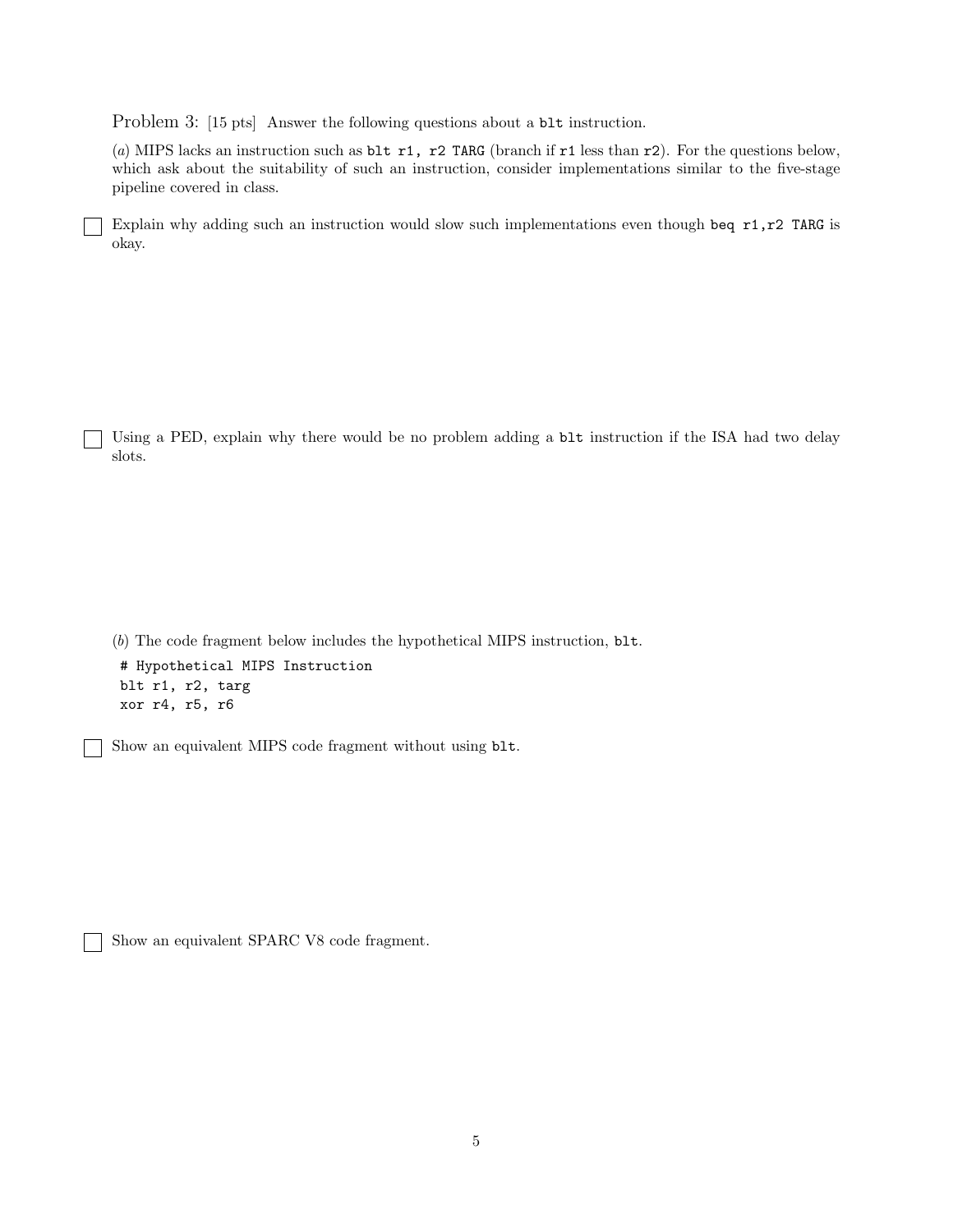Problem 4: [20 pts] For the ISA design tradeoff questions below consider the following data: A typical program executes  $10^{10}$  dynamic instructions, of these  $1.38 \times 10^9$  are branches (half of which are taken),  $9.12 \times 10^7$  are indirect jumps (jr and jalr),  $2.22 \times 10^8$  are direct jumps (j and jal).

Consider a debate by those developing the MIPS ISA: don't include format J, which means no j and no jal instructions.

(*a*) Which MIPS instructions can be used to replace j and jal in the code below, paying attention to the hints in the target names?

Replacement for j and jal in code below, paying attention to target names.

j NOT\_TOO\_FAR\_AWAY xor r1, r2, r3

jal A\_FAR\_AWAY\_PROCEDURE xor r1, r2, r3

(*b*) Determine how much longer (as a percentage or absolute time) it would take to run the typical program described above without the format J instructions. Assume execution is always at 1 CPI. (A formula is okay.)

Percent increase in execution time without format J:

(*c*) What parts of out implementation would be unnecessary without format J? Approximately how many bypass paths could you add with the cost saved by not having the format J instructions?

What parts would be eliminated?

How many bypass paths could be added with cost savings?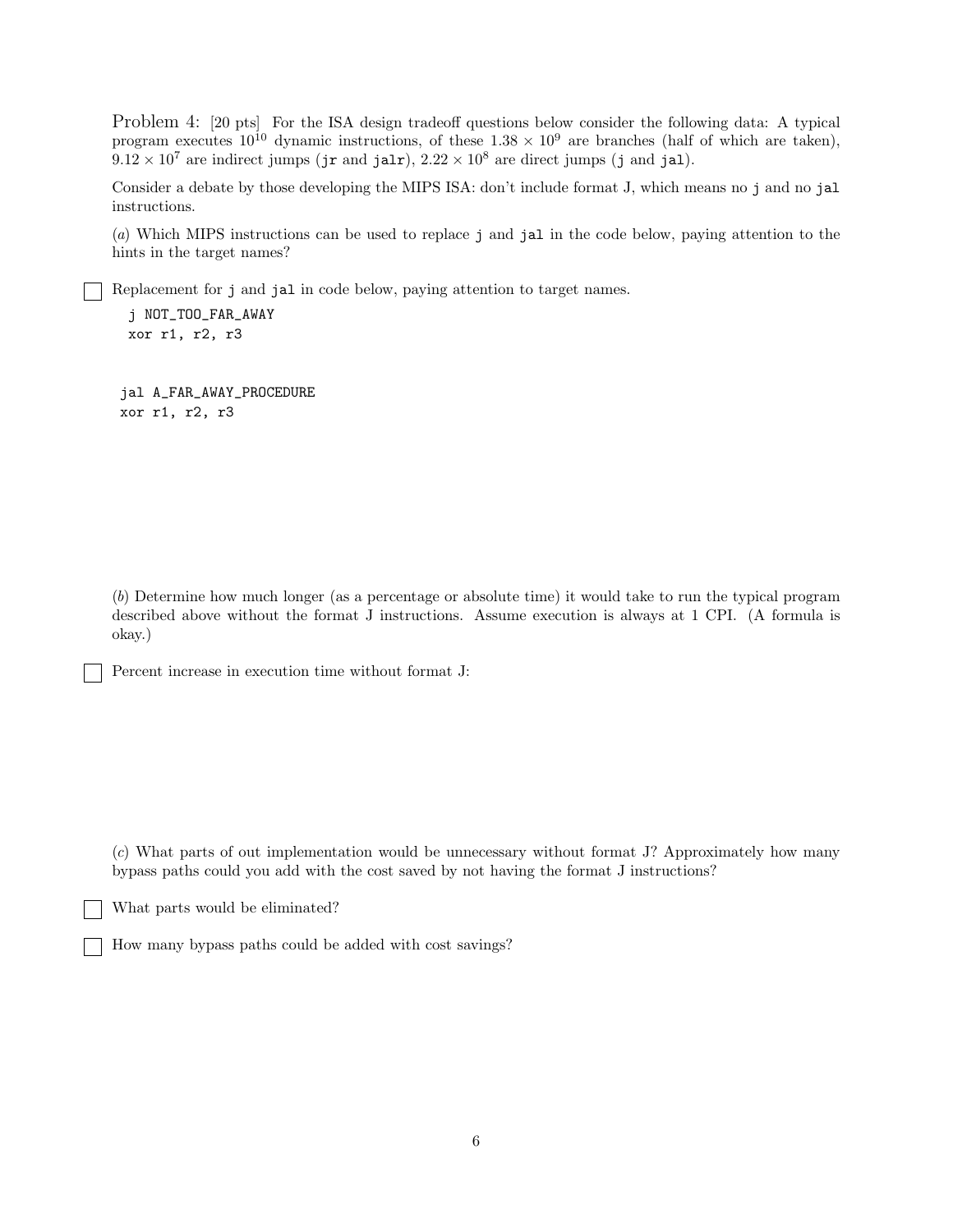Problem 5: [15 pts] Answer the following ISA design questions.

(*a*) Suppose that one of the first modern computer designers, working in the 1940s, made the following statement: "Let's define an 'Instruction Set Architecture' [the last three words spoken slowly, for emphasis] and then later design some hardware 'im-ple-men-ta-tions' of that architecture." Would that be a good idea? Explain. *Hint: Pay attention to the* slanted *words.*

ISA before implementation in 1940s, good or bad? Explain.

 $\sim$  1

 $\mathbf{I}$ 

(*b*) CISC ISAs have variable-length instructions.

Benefit of variable-length instructions for CISC.

Benefit of fixed-length instructions for RISC.